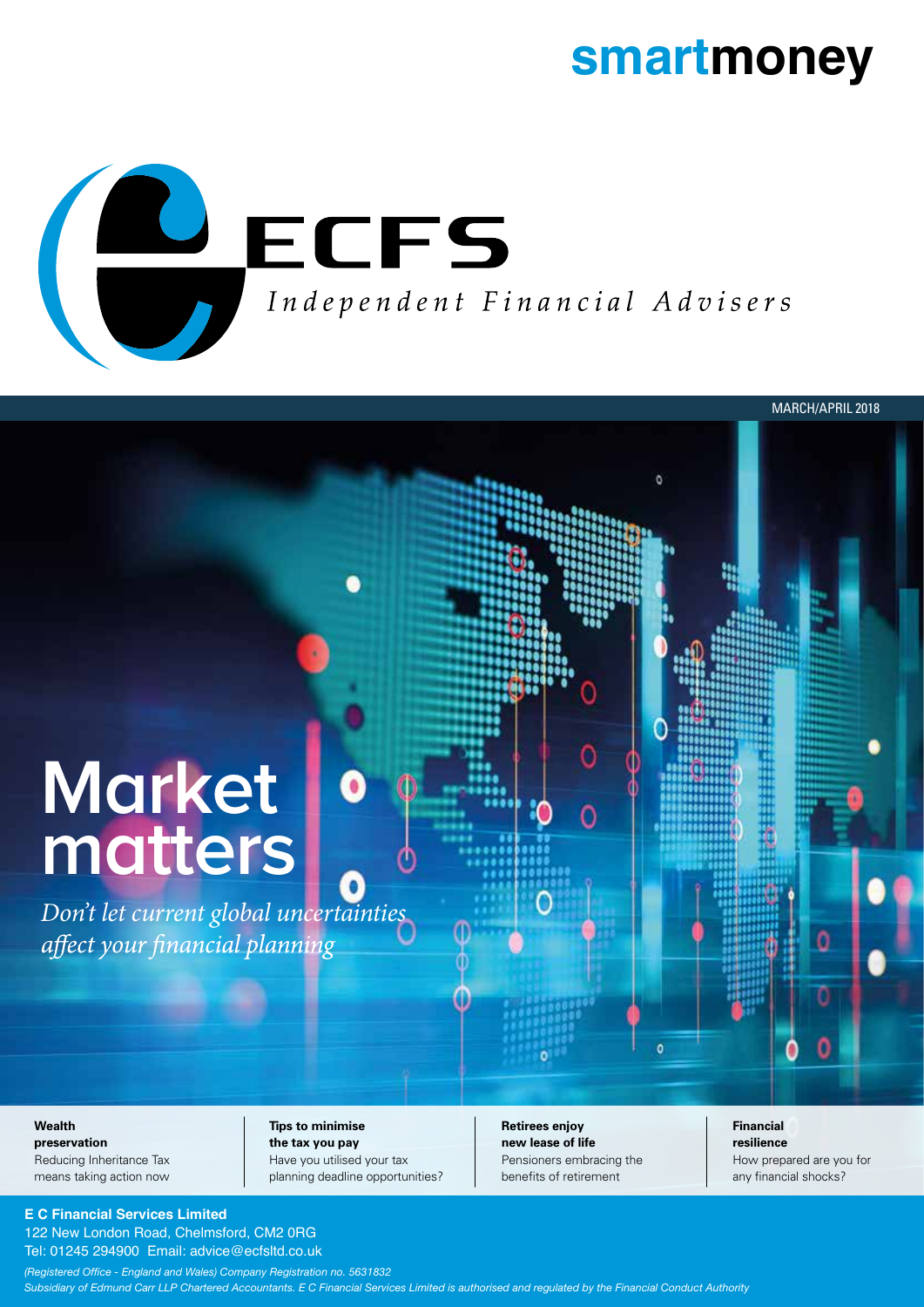### INSIDE **THIS ISSUE**

Welcome to our latest edition.<br>Whether you are looking to control of the protect or preserve your weak Whether you are looking to create, protect or preserve your wealth for future generations, inside this issue we look at areas you may wish to discuss with us.

Trying to second-guess the impact of events such as Brexit or the recent stock market correction – or even attempting to make a bet on them – rarely pays off. Instead, investors who focus on longterm horizons – at least five to ten years – have historically fared much better. It's important not to let current global uncertainties affect your financial planning for the years ahead. On page 06, we look at why investors need to stick to their strategies and keep moving ahead consistently by spreading risk and growing their wealth for the long term.

Without professional advice and careful financial planning, HM Revenue & Customs can become the single largest beneficiary of your estate following your death. On page 04, we consider the findings of a recent survey about Inheritance Tax that shows many wealthy Britons over the age of 45 are either ignoring estate planning solutions or they have forgotten about the benefits these can provide.

How prepared are you for any financial shocks? Over three million working couples are classed as 'double income, no option' (DINOs), which means they are potentially financially vulnerable if one of the two loses their earnings. On page 12, we consider the scenario many couples could face without adequate savings or protection insurance if one of the main earners was unable to work for a period of time.

On page 03, as we near the 2017/18 tax year end on 5 April, if appropriate to your particular situation, we've provided some tax planning tips to help you maximise the use of your various tax allowances and minimise the tax you pay. The full list of the articles featured in this issue appears opposite.

We hope you enjoy reading this edition and invite you to contact us if you would like to discuss or review any area of your financial plans. Seize the day. Your wealth is your life's work; helping you create, protect and preserve it is ours.

# CONTENTS

**08**

**04**

#### 03 Tips to minimise the tax you pay

Have you utilised all your year-end tax planning deadline opportunities?

#### 04 Wealth preservation

Reducing Inheritance Tax means taking action now

#### 06 Market matters

Don't let current global uncertainties affect your financial planning

#### 08 New lease of life

Pensioners embracing the benefits of retirement and new-found time

#### 09 Avoiding hidden dangers in retirement

Make sure you don't run out of money or face a reduced standard of living

#### 10 How to make the most of your retirement

Steps you could take to increase your eventual income

12 Financial resilience How prepared are you for any financial shocks?

INFORMATION IS BASED ON OUR CURRENT UNDERSTANDING OF TAXATION LEGISLATION AND REGULATIONS. ANY LEVELS AND BASES OF, AND RELIEFS FROM, TAXATION ARE SUBJECT TO CHANGE.

THE VALUE OF INVESTMENTS MAY GO DOWN AS WELL AS UP, AND YOU MAY GET BACK LESS THAN YOU INVESTED.

The content of the articles featured in this publication is for your general information and use only and is not intended to address your particular requirements. Articles should not be relied upon in their entirety and shall not be deemed to be, or constitute, advice. Although endeavours have been made to provide accurate and timely information, there can be no guarantee that such information is accurate as of the date it is received or that it will continue to be accurate in the future. No individual or company should act upon such information without receiving appropriate professional advice after a thorough examination of their particular situation. We cannot accept responsibility for any loss as a result of acts or omissions taken in respect of any articles. Thresholds, percentage rates and tax legislation may change in subsequent Finance Acts. Levels and bases of, and reliefs from, taxation are subject to change and their value depends on the individual circumstances of the investor. The value of your investments can go down as well as up and you may get back less than you invested. Past performance is not a reliable indicator of future results.



**09**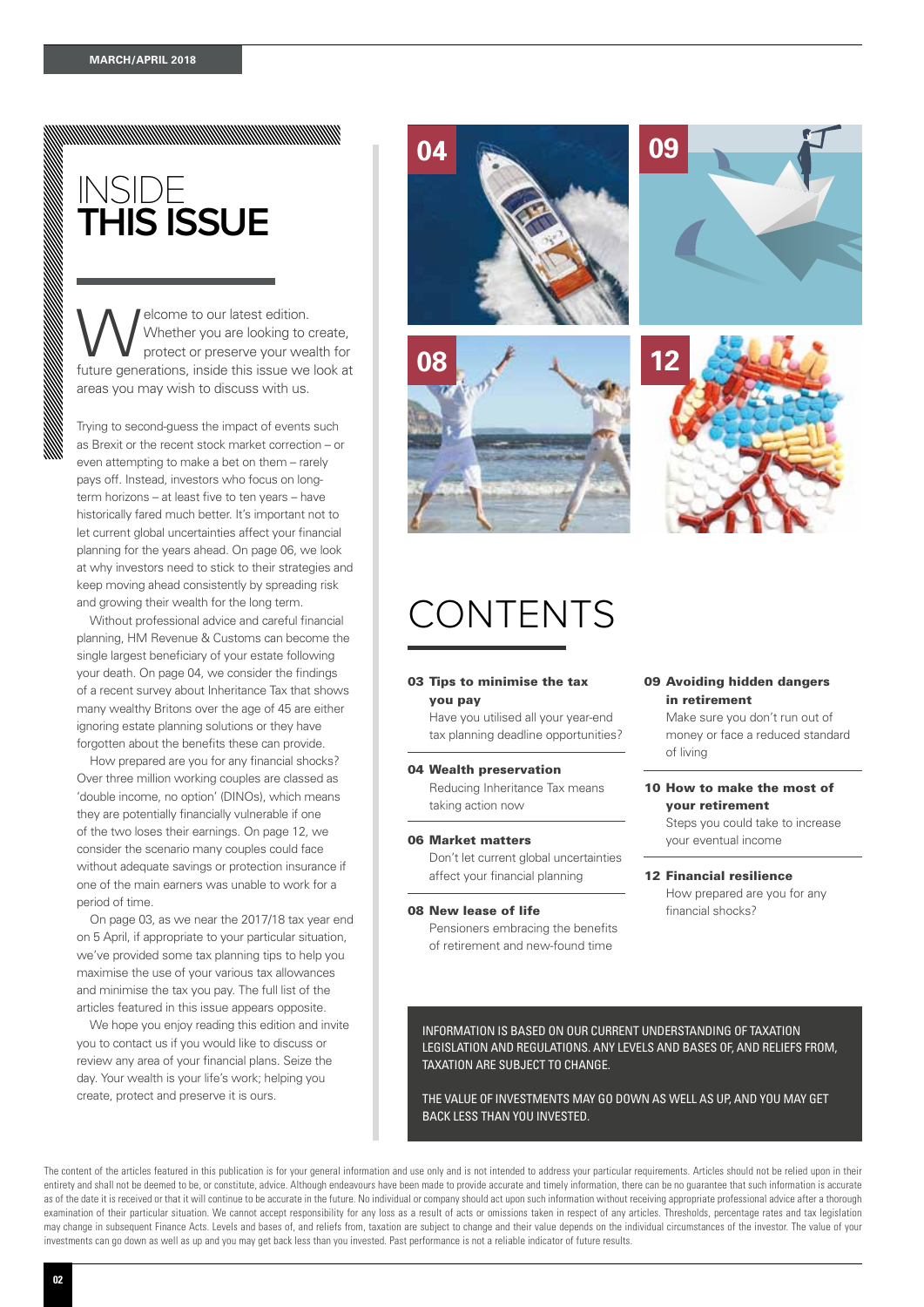### Tips to minimise the tax you pay

*Have you utilised all your year-end tax planning deadline opportunities?*

**AS WE NEAR THE 2017/18 TAX YEAR END ON 5 APRIL,** IF APPROPRIATE TO YOUR PARTICULAR SITUATION, WE'VE PROVIDED SOME TAX PLANNING TIPS TO HELP YOU MAXIMISE THE USE OF YOUR VARIOUS TAX ALLOWANCES AND MINIMISE THE TAX YOU PAY.

e take a personal approach to<br>
your tax needs. Informed by our<br>
detailed knowledge of your affairs, your tax needs. Informed by our we explore some of the best options which you could consider to help manage your tax obligations most effectively.

#### **Income Tax planning**

- Ensure income-producing investments are held by the spouse who has the lowest tax rate
- Make use of the transferable married couple's allowance where one spouse is not fully using their personal allowance and the taxpaying spouse only pays the basic rate of tax
- If your income is around the £100,000 figure, look at ways of preserving the personal allowance. You could consider making Gift Aid payments or pension payments to help minimise loss of this allowance
- Consider topping up any Individual Savings Accounts (ISAs) you or your spouse have to the maximum limit, which is £20,000 each
- Make use of any unused annual pension allowance brought forward before it is lost
- Make use of the £5,000 dividend allowance available when considering salary and dividend options
- If your company car arrangement is coming up for renewal, consider opting for cars with lower emissions and list prices to help minimise an Income Tax charge

#### **Inheritance Tax (IHT) planning**

- Use your annual exemption for gifts of up to £3,000 per tax year; this exemption can be carried forward to the next tax year
- Regular (qualifying) gifts out of net income are exempt from IHT – consider establishing a pattern of regular gifting to take advantage of this tax break
- Wedding or civil ceremony gifts of up to £1,000 per person (£2,500 for a grandchild or great-grandchild, or £5,000 for a child) are exempt from IHT

• Small gifts exemption up to £250 – you can give as many gifts of up to £250 per person as you like during the tax year, providing you haven't used another exemption on the same person

#### **Capital Gains Tax planning**

• Make use of the annual exemption – currently £11,300 – and remember that assets can be transferred between spouses and registered civil partners tax-free  $\blacktriangleleft$ 

#### **Help to optimise your tax position**

The UK tax system continues to grow ever more complex, with a greater responsibility being placed on the individual to get their tax right. If you pay tax, we can help to optimise your tax position. To review your situation, please contact us.

THE INFORMATION CONTAINED IN THIS ARTICLE DOES NOT CONSTITUTE INDIVIDUAL ADVICE. ALWAYS OBTAIN PROFESSIONAL ADVICE RELEVANT TO YOUR OWN CIRCUMSTANCES.

ANY REFERENCE TO LEGISLATION AND TAX IS BASED ON OUR UNDERSTANDING OF UNITED KINGDOM LAW AND HM REVENUE & CUSTOMS PRACTICE AT THE DATE OF PRODUCTION. THESE MAY BE SUBJECT TO CHANGE IN THE FUTURE. TAX RATES AND RELIEFS MAY BE ALTERED.

THE VALUE OF TAX RELIEFS TO THE INVESTOR DEPENDS ON THEIR FINANCIAL CIRCUMSTANCES. NO GUARANTEES ARE GIVEN REGARDING THE EFFECTIVENESS OF ANY ARRANGEMENTS ENTERED INTO ON THE BASIS OF THESE COMMENTS.

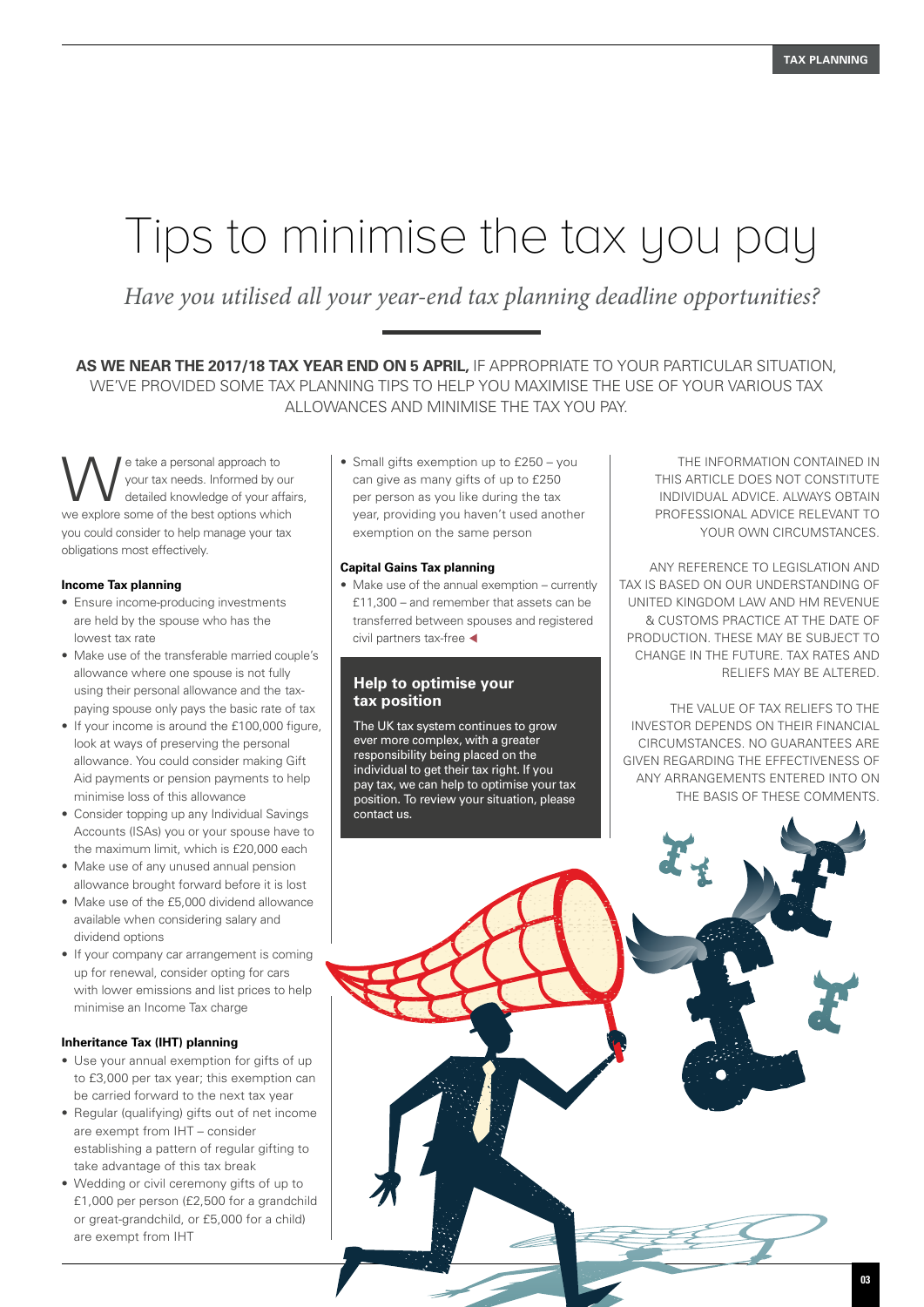# Wealth preservation

#### *Reducing Inheritance Tax means taking action now*

**WITHOUT PROFESSIONAL ADVICE AND CAREFUL FINANCIAL PLANNING,** HM REVENUE & CUSTOMS (HMRC) CAN BECOME THE SINGLE LARGEST BENEFICIARY OF YOUR ESTATE FOLLOWING YOUR DEATH.

Survey about Inheritance Tax (IHT)<sup>[1]</sup><br>Shows that wealthy Britons over the<br>age of 45 are either ignoring estate shows that wealthy Britons over the age of 45 are either ignoring estate planning solutions or they have forgotten about the benefits these can provide. Only 27% of those surveyed have taken financial advice on IHT planning, despite all of them having a potential IHT liability.

60% of people surveyed want to leave assets to their spouse or registered civil partner, and 29% would like to leave an inheritance to younger relatives such as nieces, nephews and grandchildren, but the largest single beneficiary from people's estates is still HMRC. To highlight this point, HMRC revealed they received IHT payments to the value of £4,670,000,000 (that's £4.67 billion) in the 2015/16 tax year alone.

#### **How much could your estate pay?**

The level of IHT your estate will pay depends on the amount your estate is worth and the tax allowances in place at the time. The current IHT allowance of £325,000 is set to remain level until 5 April 2021. Your estate will normally pay IHT on anything above that at 40%. If you leave any assets to your spouse or registered civil partner, they won't have to pay IHT – it can be added to their estate and settled on their death. In the event your full IHT allowance isn't used on your death, the remaining proportion will



Another way you can reduce your IHT is to put your money into a trust. This enables you to make a gift without losing control of the money, although care is needed if you still need to be able to access the money for yourself.



pass to your spouse or registered civil partner to increase their IHT allowance.

From 6 April 2017, on top of the £325,000 allowance, a new allowance was introduced for people owning their own home. This Residence Nil Rate Band (RNRB) provides an additional £100,000 allowance to be applied against the deceased's main residence, as long as it is left to a direct descendant and the estate is valued at less than £2,000,000. Beyond that figure,

the RNRB (and any transferred RNRB) will be gradually withdrawn. Like the main nil rate band, any unused proportion can be taken on by the surviving spouse or registered civil partner.

#### **Reduce IHT and maximise the wealth you pass on**

#### **Make a Will**

Having a Will is arguably one of the most important things you can do for yourself and your family. Not only can a Will legally protect your spouse, children and assets, but it can also spell out exactly how you would like things handled after you have passed on.

If your estate is worth more than the current IHT threshold, when you die and it passes to a non-exempt beneficiary (such as a child) or doesn't qualify for relief as an agricultural or business asset, then IHT at currently 40% will have to be paid on the excess.

#### **Appraise your assets**

IHT is a tax payable on the value of your assets when you die. It covers your estate, which can include your home, savings and investments, jewellery, cars, art, other properties (including holiday homes abroad), and proceeds from life insurance policies not written in an appropriate trust.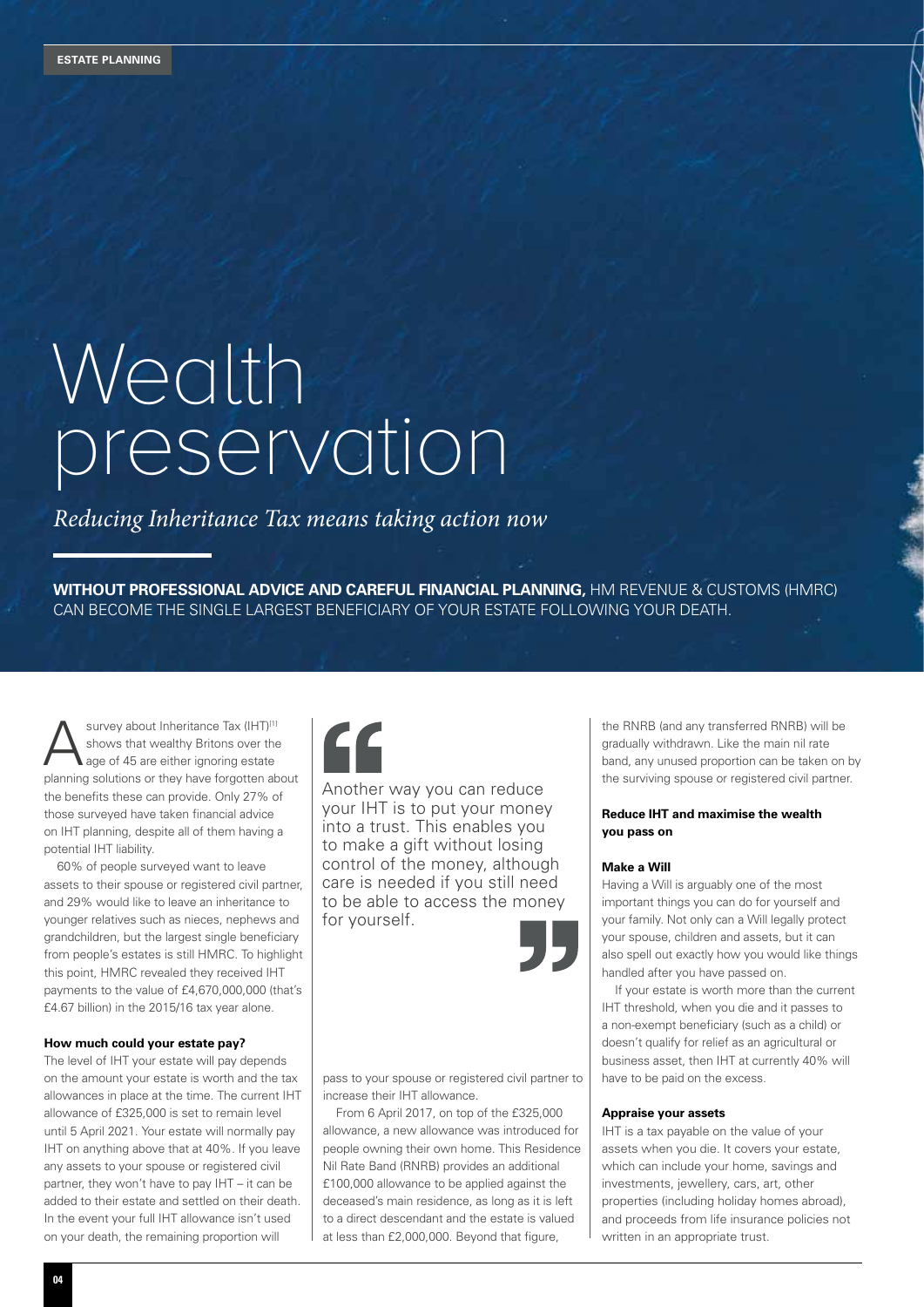

#### **Potentially exempt transfers**

If you're in reasonably good health, you could think about making an outright gift to someone you love. If you live for seven years after making the gift, it will usually be free of IHT.

#### **Think about giving**

You can give away up to £3,000 each year as either a single gift or several small amounts.

If you haven't used this in any tax year, you can carry it forward for one year. This will give you an annual exemption of £6,000 in the next tax year. For a couple, this could add up to £12,000 in one tax year, all free of IHT.

#### **Consider establishing a trust**

Another way you can reduce your IHT is to put your money into a trust. This enables you to make a gift without losing control of the money, although care is needed if you still need to be able to access the money for yourself.

Some trusts still attract IHT but are worth considering nonetheless. There are three main types of trust that can assist you with any IHT planning you are considering. If this is the case, please speak to us or your legal representative regarding placing money under trust and how it could help you.

#### **Take out life insurance**

If you don't want to give your money away while you are still alive, taking out life insurance could be an option. You may be able to set up a policy to pay out an amount equal to your estimated IHT bill.

It's possible to set up the policy in the form of an appropriate trust to remain outside your estate. It will pay out to the trustees to pass on to your nominated beneficiaries, giving them the money to pay the IHT due.

#### **Gifts from monthly income**

You can make regular gifts from your income after tax without paying IHT. This is the money you use for normal living expenses. You must make sure you only pay money from your income and not any savings or investments you have.

#### **Gifts to qualifying charities**

One way you can instantly reduce your tax rate to 36% is by leaving at least 10% of your estate to charity.

All gifts to qualifying charities and political parties are free of IHT.

#### **Protect your pension**

Maintaining your money purchase pension pot is another way to protect your family's

inheritance. Unlike Individual Savings Accounts (ISAs) and other savings vehicles, pensions are not normally subject to IHT and can be passed to loved ones on death. Spending down other taxable areas of your estate before calling on your pension makes sense.  $\triangleleft$ 

#### **Have you preserved and protected your legacy?**

There are many things to consider when looking to protect your family and assets. Whatever your priorities are, the sooner you start thinking about IHT planning, the more you can do. To arrange a meeting to review your situation or discuss how we can help guide you through this highly complicated area of wealth preservation, please contact us.

#### **Source data:**

*[1] Survey conducted by Canada Life of 1,001 UK consumers aged 45 or over with total assets exceeding the individual Inheritance Tax threshold of £325,000 carried out in September 2016.*

INFORMATION IS BASED ON OUR CURRENT UNDERSTANDING OF TAXATION LEGISLATION AND REGULATIONS. ANY LEVELS AND BASES OF, AND RELIEFS FROM, TAXATION ARE SUBJECT TO CHANGE.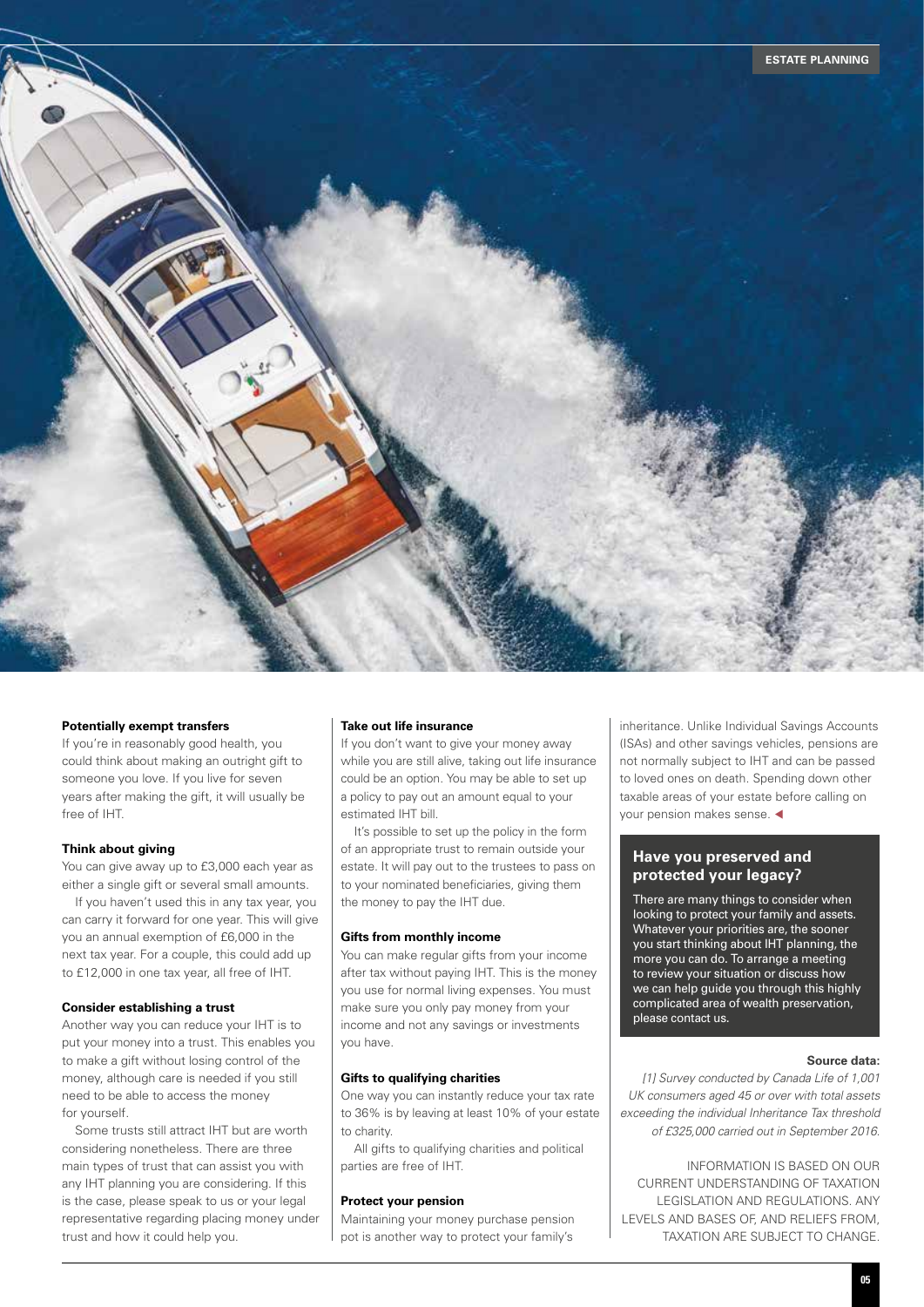# $\mathbf{o}$ O Ō 0 0 0 o MARKET **MATTERS***Don't let current global uncertainties affect your financial planning*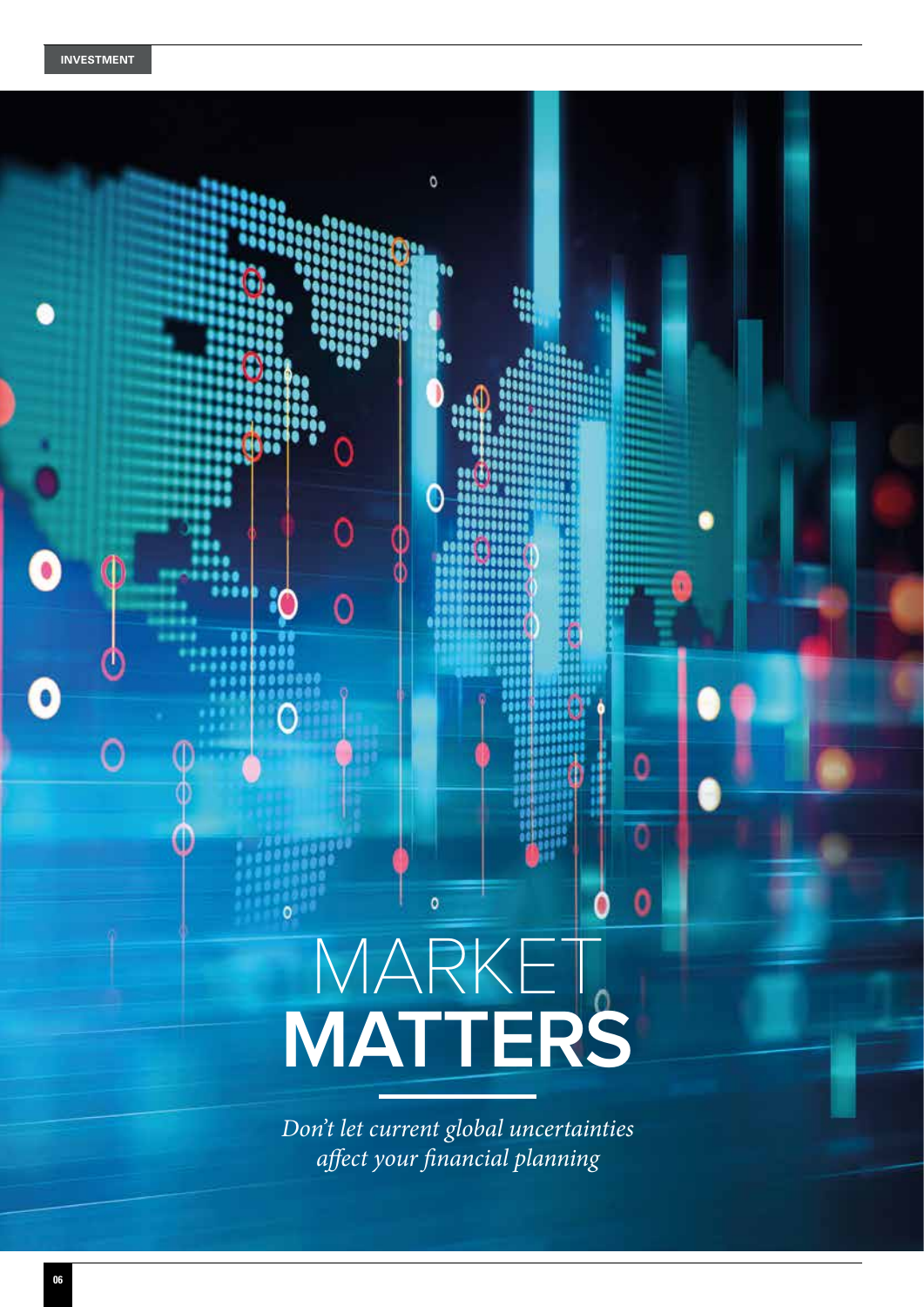#### **IT'S IMPORTANT NOT TO LET CURRENT GLOBAL UNCERTAINTIES AFFECT YOUR FINANCIAL PLANNING FOR THE YEARS AHEAD.** PEOPLE WHO STOP THEIR INVESTMENT PLANNING, PARTICULARLY DURING MARKET

DOWNTURNS, OFTEN MISS OUT ON OPPORTUNITIES TO INVEST AT LOWER PRICES.

It's important to stick to your strategy and kenoving ahead consistently by spreading risk<br>and growing your wealth for the long term. t's important to stick to your strategy and keep moving ahead consistently by spreading risk

#### **Higher inflation and faster interest rate rises**

At the time of writing this article in February, markets had reacted to the signs of faster wage growth and a strengthening US economy that may lead to higher inflation and faster interest rate rises. The global sell-off began following a solid US jobs report that fuelled expectations that the Federal Reserve would need to raise interest rates faster than expected because of the strength of the economy. That concern prompted the pullback from stocks.

The Bank of England seemed to offer support for the view that rates in general are on an upward path with a strengthening UK economy, meaning interest rates are likely to rise sooner than the markets were expecting.

#### **More attractive investment alternatives**

A government budget proposal announced by US lawmakers to raise spending caps could also fan inflationary pressures. Rising US bond yields are another possible signal of higher rates to come, which could impact on corporate profits and curb economic activity. But at the same time, higher interest rates can make investment alternatives to stocks, such as bonds, more attractive.

In practice, everyone's investment goals are different. By deciding on your long-term financial priorities – whether it's funding your children's education or saving enough to be able to retire early – you can avoid being blown off course by short-term events.

#### **Investors should focus on long-term horizons**

Trying to second-guess the impact of events such as Brexit or the recent stock market correction – or even attempting to make a bet on them – rarely pays off. Instead, investors who focus on long-term horizons – at least five to ten years – have historically fared much better.

Sensible diversification – owning a mix of assets, including shares, bonds and alternative investment such as property – can help protect investors over the long term. When one area of a portfolio underperforms, another part should provide important protection – and it's never too early or too late to start taking this considered and strategic approach.



If you have a well-diversified portfolio, then it's more important than ever to stay the course. You have a strategy in place that reflects your risk tolerance and timeline, so stay committed.



#### **Media frenzy**

Volatility, risk and market declines are a normal part of the investing cycle, but the media likes drama. Reports will use words that make these market fluctuations sound alarming, so be cautious about reacting to the unnerving 24/7 news cycle.

#### **Stay strategic**

If you have a well-diversified portfolio, then it's more important than ever to stay the course. You have a strategy in place that reflects your risk tolerance and timeline, so stay committed. However, if you reacted and sold in a previous market decline or have not implemented a strategic asset allocation, then now is the time to have a discussion about your investment options.

#### **Stay calm**

Be aware of the psychological effect this type of volatility has on you as an investor and resist the urge to be reactive. The recent decline was expected and is coming after financial markets

as a whole have experienced a historic bull phase for close to ten years now.

#### **Stay focused**

No one knows how severe any market turbulence will be or what the market will do next. It could be over quickly or linger for a while. But no matter what lies ahead, proper diversification and perseverance over the long term are what's most important.  $\blacktriangleleft$ 

#### **It's about achieving a good balance**

There are many ways that you can invest, and while we all want our money to grow, it's important to think about the level of risk you might be willing to take with your hard-earned money. It's about achieving a good balance. To discuss your future investment objectives or review your current portfolio, please contact us.

THE VALUE OF INVESTMENTS AND INCOME FROM THEM MAY GO DOWN. YOU MAY NOT GET BACK THE ORIGINAL AMOUNT INVESTED.

PAST PERFORMANCE IS NOT A RELIABLE INDICATOR OF FUTURE PERFORMANCE.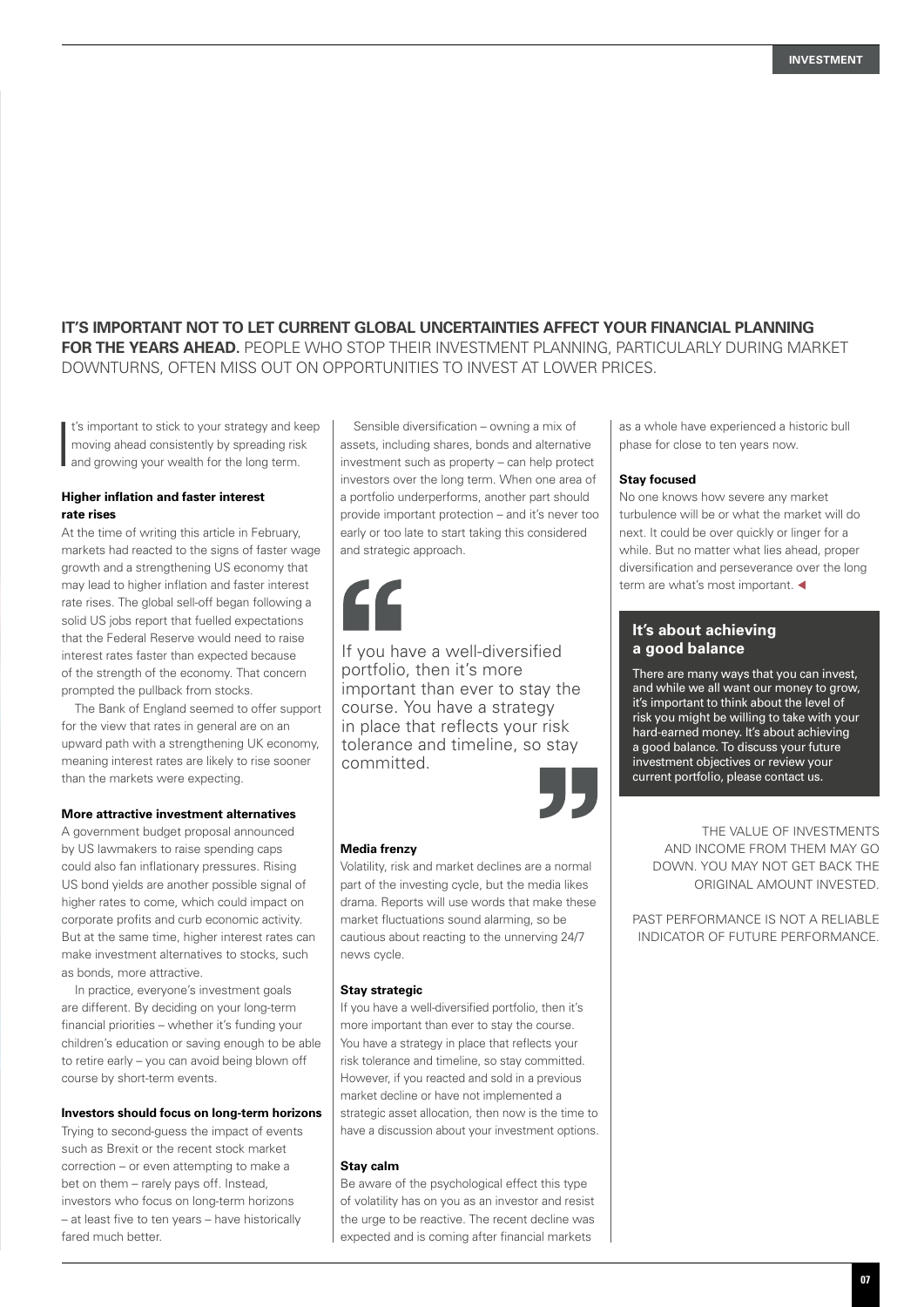

# New lease of life

*Pensioners embracing the benefits of retirement and new-found time*

**AS WITH ANY NEW LIFE STAGE, PLANNING OFTEN HELPS A SMOOTH TRANSITION FROM THE OLD TO THE NEW.** PREPARING PROPERLY FOR ANYTHING NEW REQUIRES PLANNING AND COMMITMENT. SPENDING TIME ON PLANNING NOW WILL ENSURE YOU ENJOY THE RETIREMENT YOU'VE WORKED HARD TO ACHIEVE.

Coording to new research<sup>[1]</sup>, retirement<br>has meant a new lease of life for million<br>of people who have given up work in the has meant a new lease of life for millions of people who have given up work in the last ten years, with more than one in four (26%) saying they are fitter and healthier since they stopped working. Far from winding down, nearly half of those who have retired since the height of the financial crisis (48%) say they are busier and more active than they anticipated.

#### **Experience of retirement**

Through embracing the benefits of retirement and making the most of the new-found time, more than one in three (35%) say they have more time to make their life more adventurous than they could have hoped while they were still at work.

When asked how else their experience of retirement was exceeding their expectations, many of those who have become pensioners in the last ten years pointed to improvements in their relationships. More than a quarter

(26%) believe they now get on better with their partner, while 25% think that their relationship with their family is happier since stopping work. Meanwhile, just under one in four (23%) say their social life has improved more than they expected.

#### **Professional financial advice**

As people who plan to finish work in the next ten years begin to look forward to their retirement, there's plenty they can still do to make sure they are as comfortable as the people who have become pensioners over the last decade. Most importantly, in the face of changing pension rules, many people will benefit from obtaining professional financial advice in the run-up to retirement.

Retirement will continue to change over the coming years, but for many people the desire to make the most of their new-found free time will remain. Reflecting on their retirement in general, the vast majority who gave up work

# 66

As people who plan to finish work in the next ten years begin to look forward to their retirement, there's plenty they can still do to make sure they are as comfortable as the people who have become pensioners over the last decade.



in the last ten years (86%) said that it had met their expectations or they were happy with how it had panned out so far, while only one in eight (13%) said that it has been a disappointment.

#### **Thoughts, feelings, emotions**

Nearly two in five (37%) thought they would have missed work more than they have since retiring, and in fact one in four (26%) wish they had retired earlier. Meanwhile, on reflection, more than one in ten (11%) wish they had been more active or found a job in the early years of their retirement.

It's important to prepare your thoughts, feelings and emotions for the next phase in your life: a time to look forward to and welcome as a chance to do the things you have been dreaming about, as well as a rest after a long career. There is likely to be a mixture of feelings and thoughts as you start on this new venture into uncharted territory.  $\blacktriangleleft$ 

#### **Any concerns about your retirement?**

If you have any concerns about your retirement provision or would like to assess your personal circumstances to see what type of retirement income your current planning will give you once you've retired, please contact us. If your goals are out of reach, or you're taking undue levels of risk, we'll let you know.

#### **Source Data:**

*[1] Consumer Intelligence conducted an independent online survey for Prudential between 26 May and 5 June 2017 among 751 adults in the UK who had retired within the last ten years.*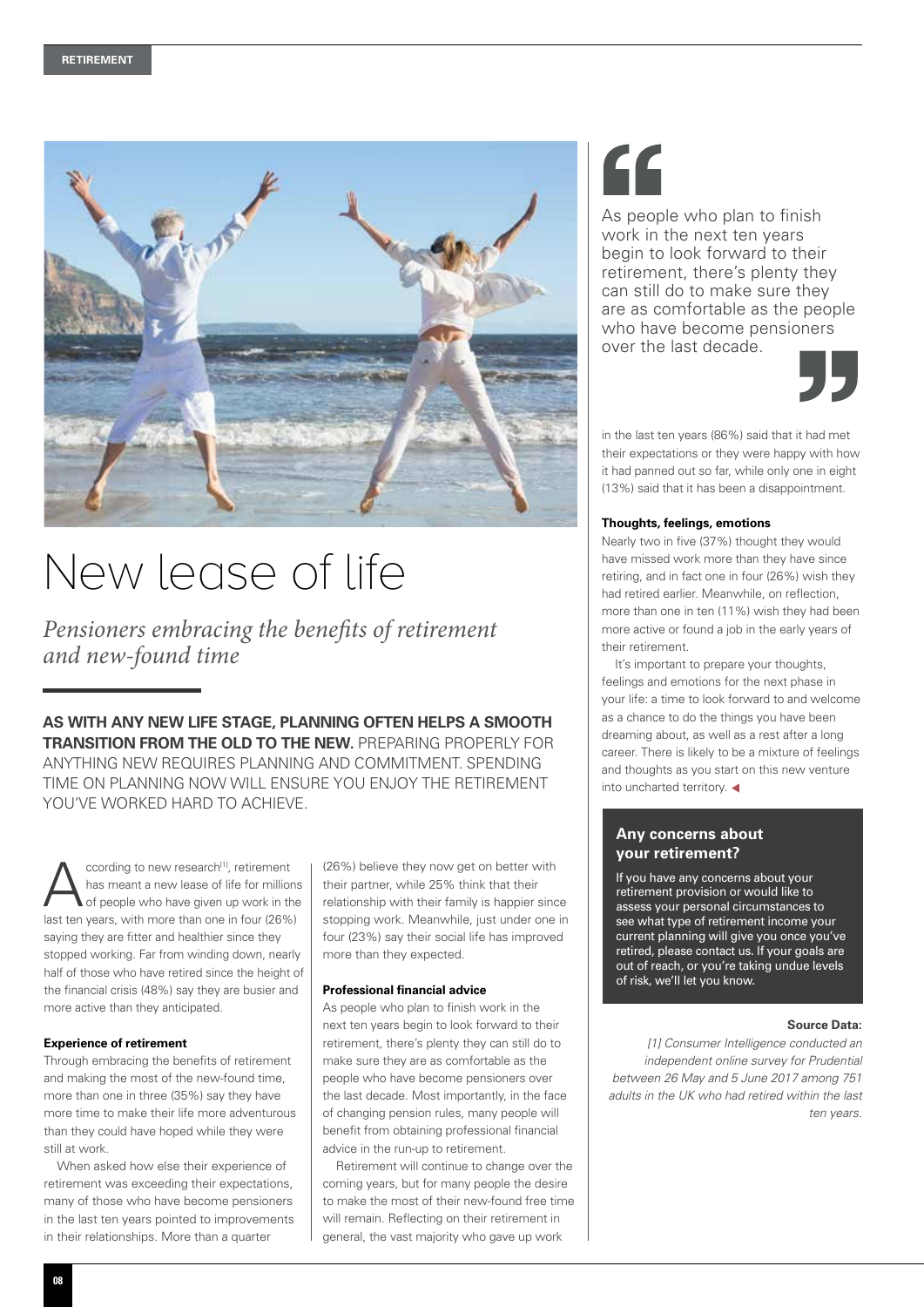# Avoiding hidden dangers in retirement

*Make sure you don't run out of money or face a reduced standard of living*

**INCREASINGLY, MORE AND MORE PENSIONERS ARE KEEPING MUCH OF THEIR PENSION INVESTED AFTER THEY RETIRE.** THIS MEANS THEY'RE FACED WITH TWO VERY DIFFERENT RISKS WHEN DECIDING WHAT TO DO WITH THEIR SAVINGS IN RETIREMENT IN A WORLD OF 'PENSION FREEDOMS'. SINCE APRIL 2015, PEOPLE WHO REACH RETIREMENT HAVE HAD MUCH GREATER FLEXIBILITY OVER HOW THEY USE THEIR PENSION FUNDS TO PAY FOR THEIR LATER YEARS.

recent report<sup>[1]</sup> identified that many savers in retirement are either taking 'too little' risk (the 'risk averse' retiree) or taking 'the wrong sort' of risk (the 'reckless' retiree). Each of these approaches increases the danger of a saver either running out of money during their retirement or having to face a reduced standard of living.

#### **The risk-averse retiree – how can you take too little risk?**

An example of taking 'too little' risk is the saver who takes their tax-free cash at retirement and invests the rest in an ultra-low-risk investment such as a Cash ISA, believing this to be the safe approach. The report points out that 'investing in retirement is still long-term investing' and shows that decades of low-return saving can seriously damage the living standards of retirees.

It highlights the case of someone who retired ten years ago with an illustrative pension pot of £100,000 which they invested in cash. Assuming they withdrew money at £7,500 per year (in line with annuity rates at the time), they would now be down to £27,000 and likely to run out in around four years' time, less than fifteen years into retirement. By contrast, if the same money had been invested in UK shares, there would still be around £48,000 left in the pot, despite the 2008 stock market crash.

#### **The reckless retiree – what is 'the wrong sort' of risk?**

In an era of low interest rates, some retired people may be tempted to seek out more unusual forms of investment with apparently high rates of return but accompanied by much greater risk to their capital. Examples could include peer-to-peer lending, investment in

aircraft leasing or even crypto currencies such as bitcoin.

Concentrated exposure to a single, potentially volatile investment can produce very poor outcomes, particularly if bad returns come early in retirement. The pension pot in the previous example would still have £88,000 in it if the bad year for UK shares had happened at the end of the ten-year period we looked at and not at the start.

#### **The rational retiree – what is the best way to handle risk in retirement?**

Rather than invest in an ultra-low-risk way or chase individual high-risk investments, the report identifies a 'third way' of spreading risk across a range of assets, including company shares, bonds and property, both at home and abroad. This multi-asset approach can be expected to provide better returns over retirement than cautious investing in cash but also helps to smooth the ups and downs of individual investments.

Pension freedoms open up new possibilities for people in retirement, but they create new dangers as well. There is the danger of being too cautious and not making your money work hard enough – investing in retirement is still long-term investing. There is also the danger of taking the wrong sort of risk, seeking high returns but putting your capital at risk. Spreading money across a range of asset classes and in different markets at home and abroad is likely to deliver better returns in retirement – and a more sustainable income – than remaining in cash, without exposing you to the capital risks that can come from chasing after more exotic or risky

types of investment.

These investments do not include the same security of capital which is afforded with a deposit account. You may get back less than the amount invested.  $\blacktriangleleft$ 

#### **Help to ensure your expectations are fulfilled**

By understanding your retirement plans, we are able to help ensure your expectations are fulfilled by establishing tailored plans to preserve your capital, produce income and pass on wealth securely and efficiently. If you would like to review your current planning provision, please contact us – we look forward to hearing from you.

#### **Source data:**

*[1] Research report published 13 January 2018 by mutual insurer Royal London*

THESE INVESTMENTS DO NOT INCLUDE THE SAME SECURITY OF CAPITAL WHICH IS AFFORDED WITH A DEPOSIT ACCOUNT. YOU MAY GET BACK LESS THAN THE AMOUNT INVESTED.

ACCESSING PENSION BENEFITS EARLY MAY IMPACT ON LEVELS OF RETIREMENT INCOME AND IS NOT SUITABLE FOR EVERYONE. YOU SHOULD SEEK ADVICE TO UNDERSTAND YOUR OPTIONS AT RETIREMENT.

THE VALUE OF INVESTMENTS AND INCOME FROM THEM MAY GO DOWN. YOU MAY NOT GFT BACK THE ORIGINAL AMOUNT INVESTED.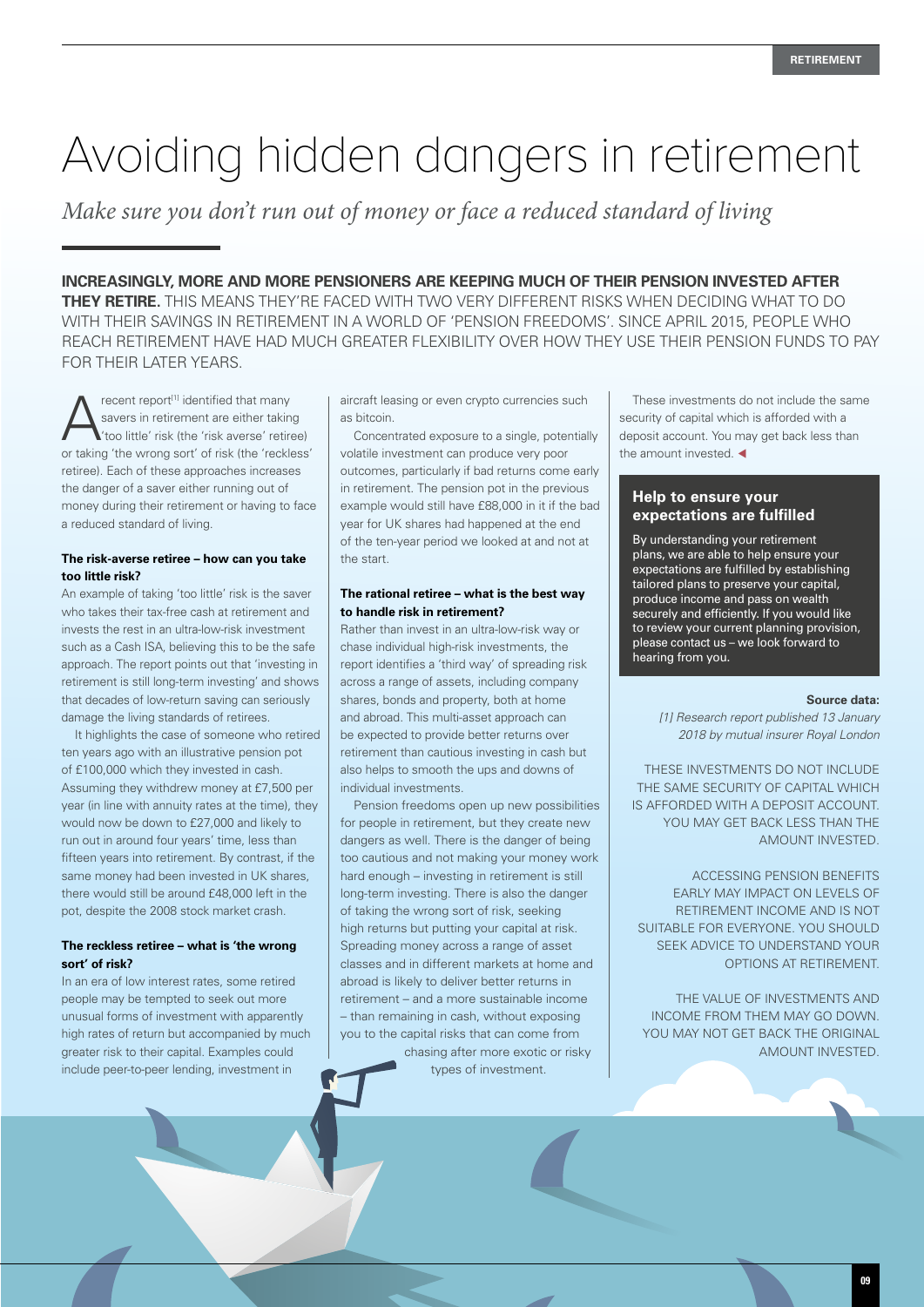## How to make the most of your retirement

*Steps you could take to increase your eventual income*

**EVEN IF RETIREMENT ISN'T FAR AWAY, THERE ARE STEPS YOU COULD TAKE TO INCREASE YOUR EVENTUAL RETIREMENT INCOME.** THIS APPLIES BOTH TO YOUR STATE PENSION ENTITLEMENT AS WELL AS TO ANY PERSONAL OR WORKPLACE PENSION POTS.

e've provided some areas to<br>consider that you may wish the discuss with us to help you to consider that you may wish to discuss with us to help you to meet your retirement goals.

#### **Make sure you have details for all your pension pots**

Locate pension pots that you may have forgotten about. The Pension Advisory Service and the Pension Tracing Service can help you to trace forgotten pension pots. Remember to take your State Pension into account. Check your State Pension entitlement to help determine if and how much you're likely to receive when you reach State Pension age – and whether you'll need to top it up.

#### **Consider topping up your pensions**

Think about topping up your pension in the years leading up to your retirement. That little bit extra could make a difference. Remember, you might be eligible to top up your State Pension too. This could be particularly beneficial if you're self-employed or a woman, because it's possible your State Pension entitlement may be low.

From age 55, you can draw your pension savings as and when you need them and still pay into your pension. You'll continue to receive tax relief on your payments up to age 75, although taking benefits flexibly will limit how much you can put in.

#### **Maximise your employer's contributions**

You and your employer must pay a percentage of your earnings into your workplace pension scheme. How much you pay and what counts

as earnings depend on the pension scheme your employer has chosen. Ask your employer about your pension scheme rules.

In most automatic enrolment schemes, you'll make contributions based on your total earnings between £5,876 and £45,000 a year before tax. When you increase your contributions to a workplace pension or private pension, some employers will also boost the amount they contribute.

#### **National Insurance credits**

National Insurance credits allow you to fill in gaps on your National Insurance record when you're not working and unable to make National Insurance contributions – for example, if you're unemployed, caring for children, ill or disabled, taking an approved training course or doing jury service. The credits go towards building qualifying years for your State Pension and could help boost your final entitlement.

#### **Redirect regular spending into your pension**

If you have a regular expense that no longer needs to be paid, you could redirect that extra money to your pension instead. As an example, once you finish paying off a car loan, you can put those payments into your pension fund. This is a quick and simple way to give your retirement savings a boost while sticking to your everyday budget.

#### **Save any income increases**

If your income rises – for example, due to a pay rise or a new income stream – put all or part of the sum towards increasing your retirement



savings. This can be done in a number of ways, including by increasing the sum you contribute to a workplace or personal pension.

#### **Carry forward tax reliefs**

Carry forward allows you to make use of any annual allowance that you may not have used during the three previous tax years, provided that you were a member of a registered pension scheme. The current annual allowance is £40,000, so you might be able to boost your pension by up to £120,000 without incurring tax.

#### **Consolidate your pensions**

If you have paid into several different pensions over the years and find it hard to stay on top of all the paperwork, you could consider consolidating your pensions into one plan. This will also help to keep track of your overall retirement sum and whether or not you're on track towards your targets.

Before you switch, it is essential to obtain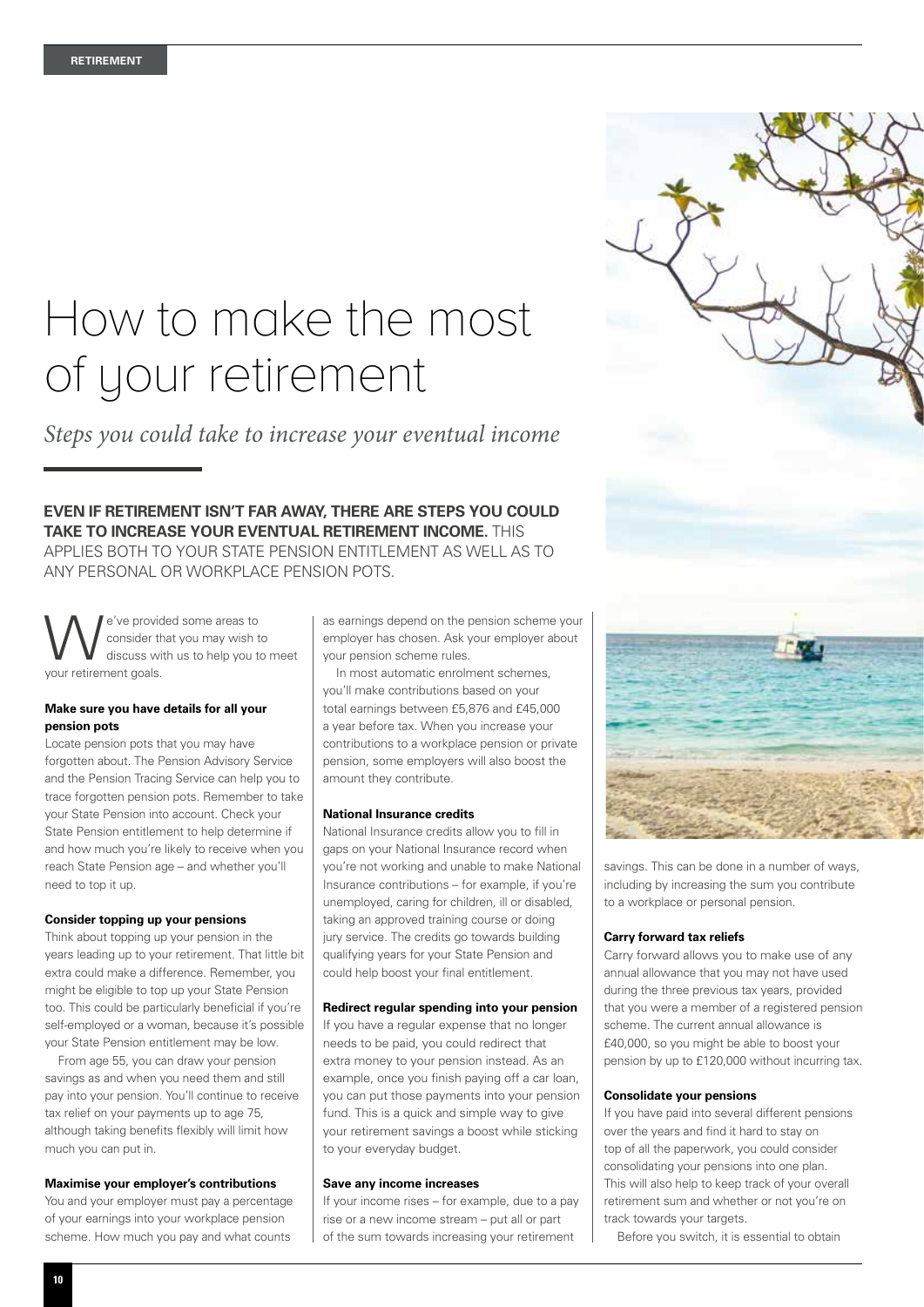

professional advice to check that you don't have any guarantees that you'll lose by moving your pension savings to another scheme, and that the charges you pay aren't higher in the new scheme. Not all pension types can or should be transferred. It's important that you know and compare the features and benefits of the plan(s) you are thinking of transferring.

#### **Consider retiring a little later than you'd originally planned**

Delaying your retirement might give your pension fund more chance to grow. Remember though, if your pension fund remains invested, the value could go down as well up and you may not get back what you put in. If you defer your retirement, it's also important to check whether this will affect any state benefits you're entitled to.

 Working part-time for a while after you finish full-time work might enable you to delay drawing money from your State Pension or your

pension, meaning your money may last longer when you do retire.

 You could consider trying something new, like setting up your own business. Becoming your own boss could be a good way to stay active and keep earning.  $\blacktriangleleft$ 

#### **The longer you put it off, the smaller your eventual income could be**

Planning for retirement can be a daunting prospect, especially when it comes to your pension. But the longer you put it off, the smaller your eventual income could be. To ensure you make the most of your money in retirement and enjoy the lifestyle you'd always hoped for, we'll make sure you find the right options for you – to see how you could give your pension a boost, please contact us.

PENSIONS ARE A LONG-TERM INVESTMENT. THE RETIREMENT BENEFITS YOU RECEIVE FROM YOUR PENSION PLAN WILL DEPEND ON A NUMBER OF FACTORS INCLUDING THE VALUE OF YOUR PLAN WHEN YOU DECIDE TO TAKE YOUR BENEFITS, WHICH ISN'T GUARANTEED AND CAN GO DOWN AS WELL AS UP. THE VALUE OF YOUR PLAN COULD FALL BELOW THE AMOUNT(S) PAID IN.